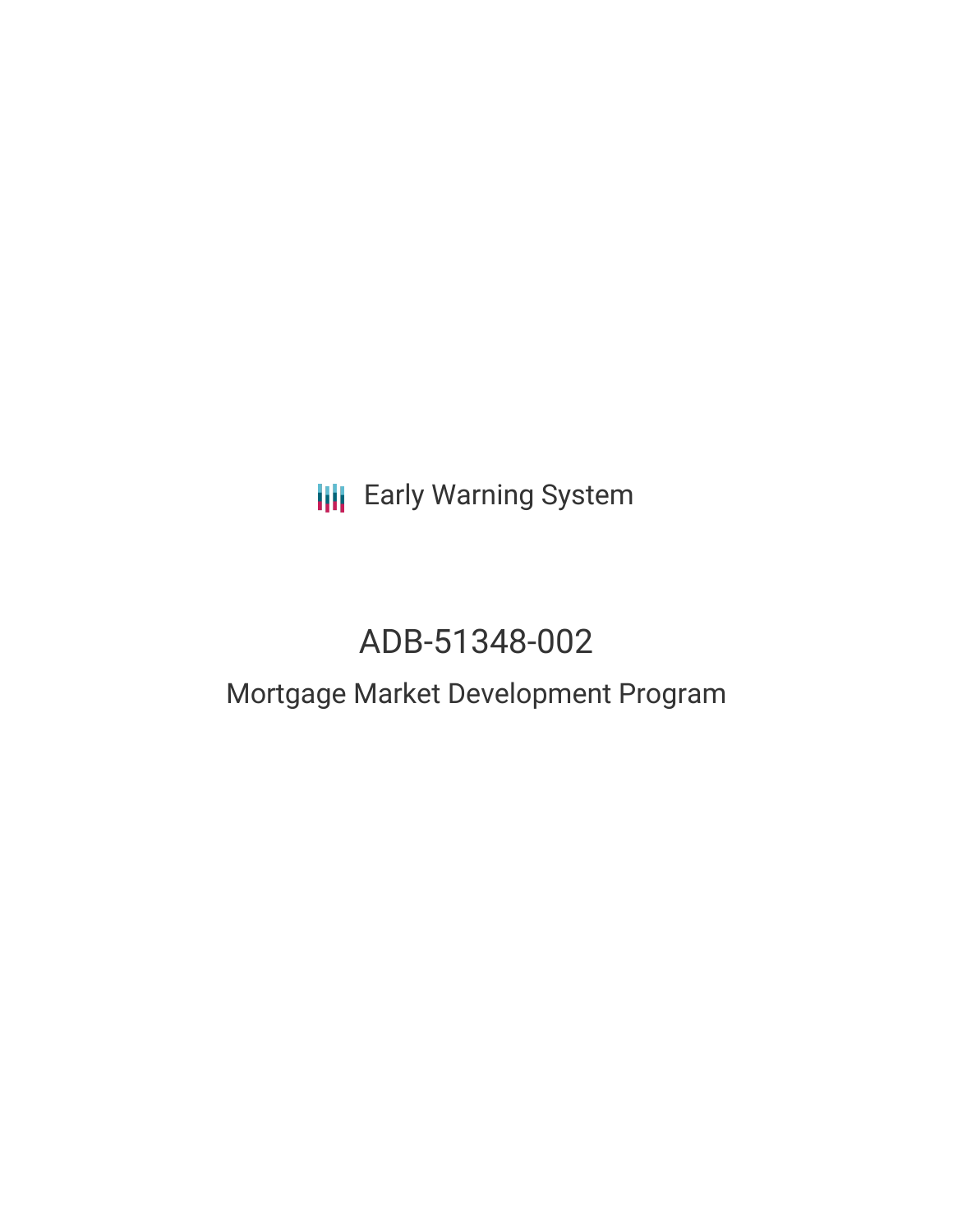

### **Quick Facts**

| <b>Countries</b>               | <b>Uzbekistan</b>              |
|--------------------------------|--------------------------------|
| <b>Financial Institutions</b>  | Asian Development Bank (ADB)   |
| <b>Status</b>                  | Active                         |
| <b>Bank Risk Rating</b>        | U                              |
| <b>Voting Date</b>             | 2017-12-19                     |
| <b>Borrower</b>                | Republic of Uzbekistan         |
| <b>Sectors</b>                 | Finance, Technical Cooperation |
| <b>Investment Type(s)</b>      | Grant                          |
| <b>Investment Amount (USD)</b> | \$0.23 million                 |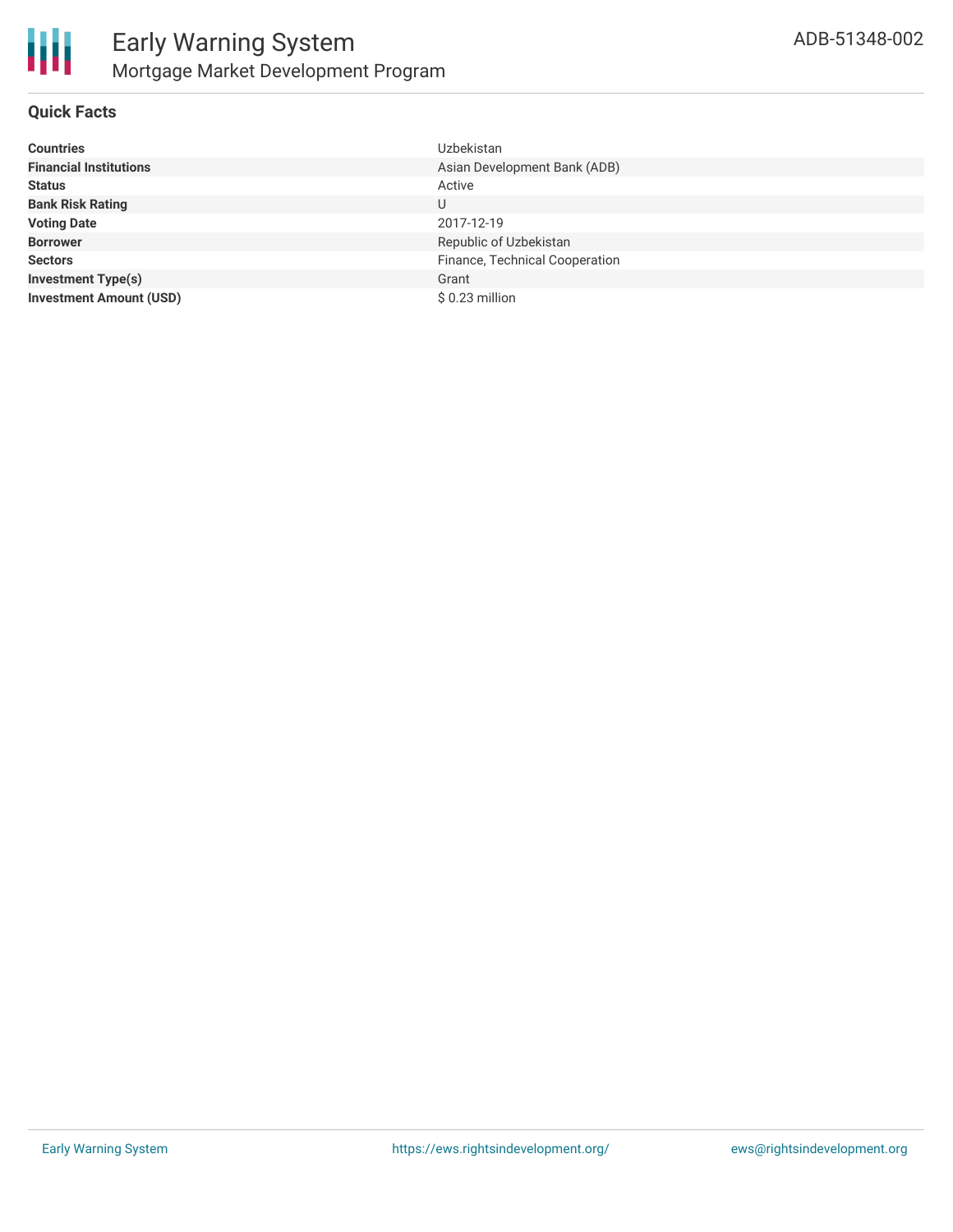

### **Project Description**

This project provides small-scale technical assistance to create a mortgage market development program. According to Bank documents, the ADB aims to support the development of the market-based mortgage finance sector, improve access to mortgage finance, and expand availability to the commercial banking sector.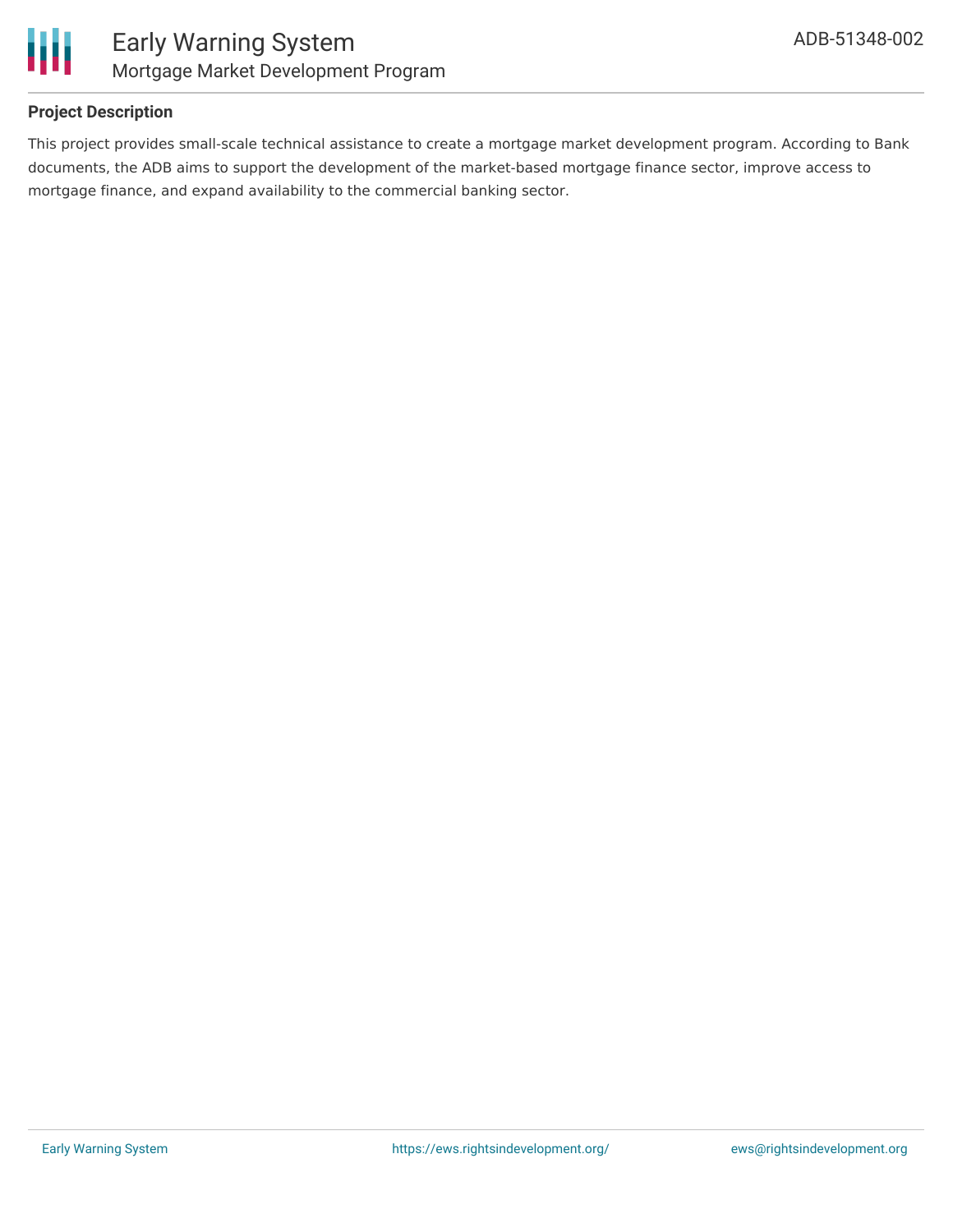

### **Investment Description**

Asian Development Bank (ADB)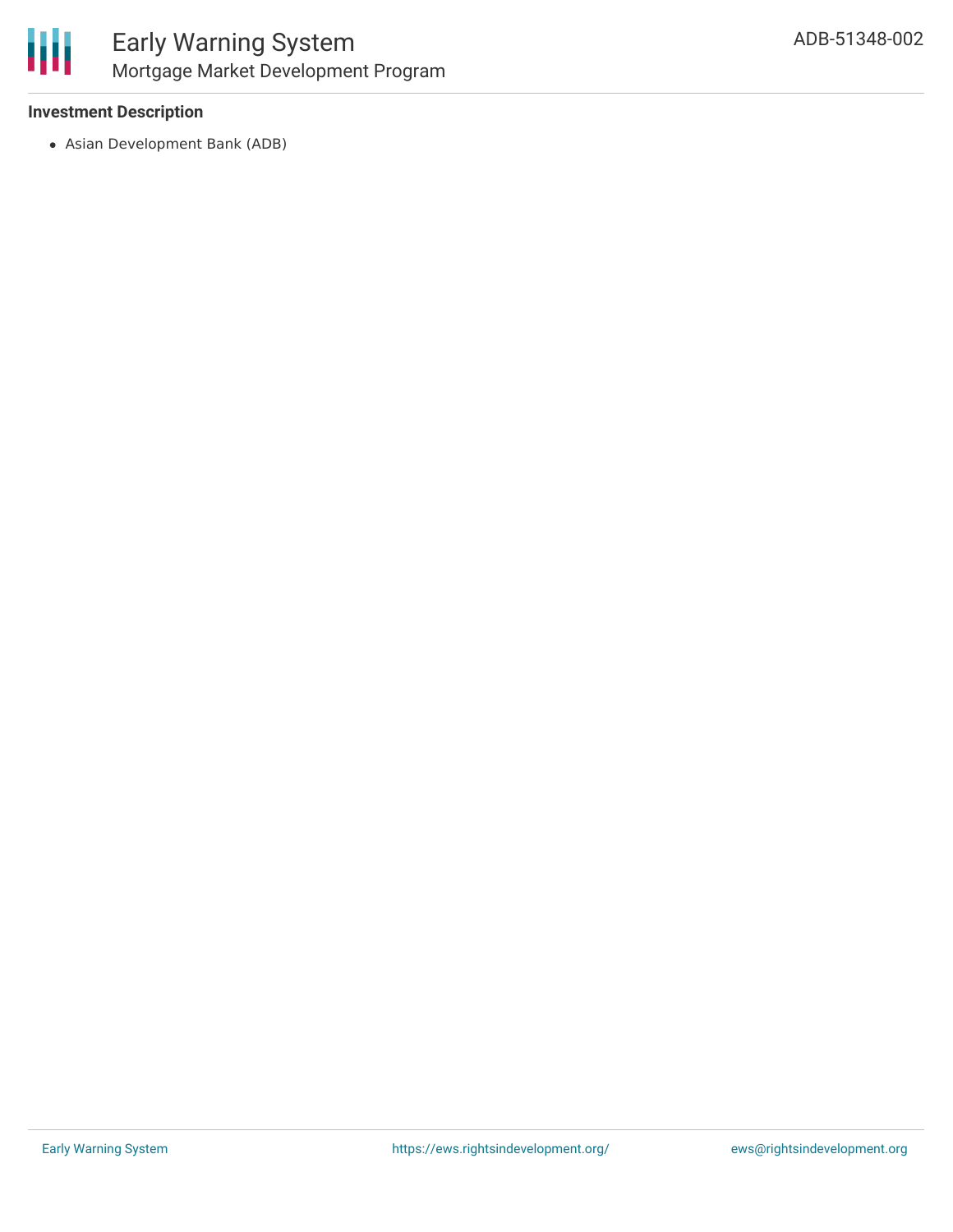

### **Contact Information**

No contact information available at time of writing.

#### **ACCOUNTABILITY MECHANISM OF ADB**

The Accountability Mechanism is an independent complaint mechanism and fact-finding body for people who believe they are likely to be, or have been, adversely affected by an Asian Development Bank-financed project. If you submit a complaint to the Accountability Mechanism, they may investigate to assess whether the Asian Development Bank is following its own policies and procedures for preventing harm to people or the environment. You can learn more about the Accountability Mechanism and how to file a complaint at: http://www.adb.org/site/accountability-mechanism/main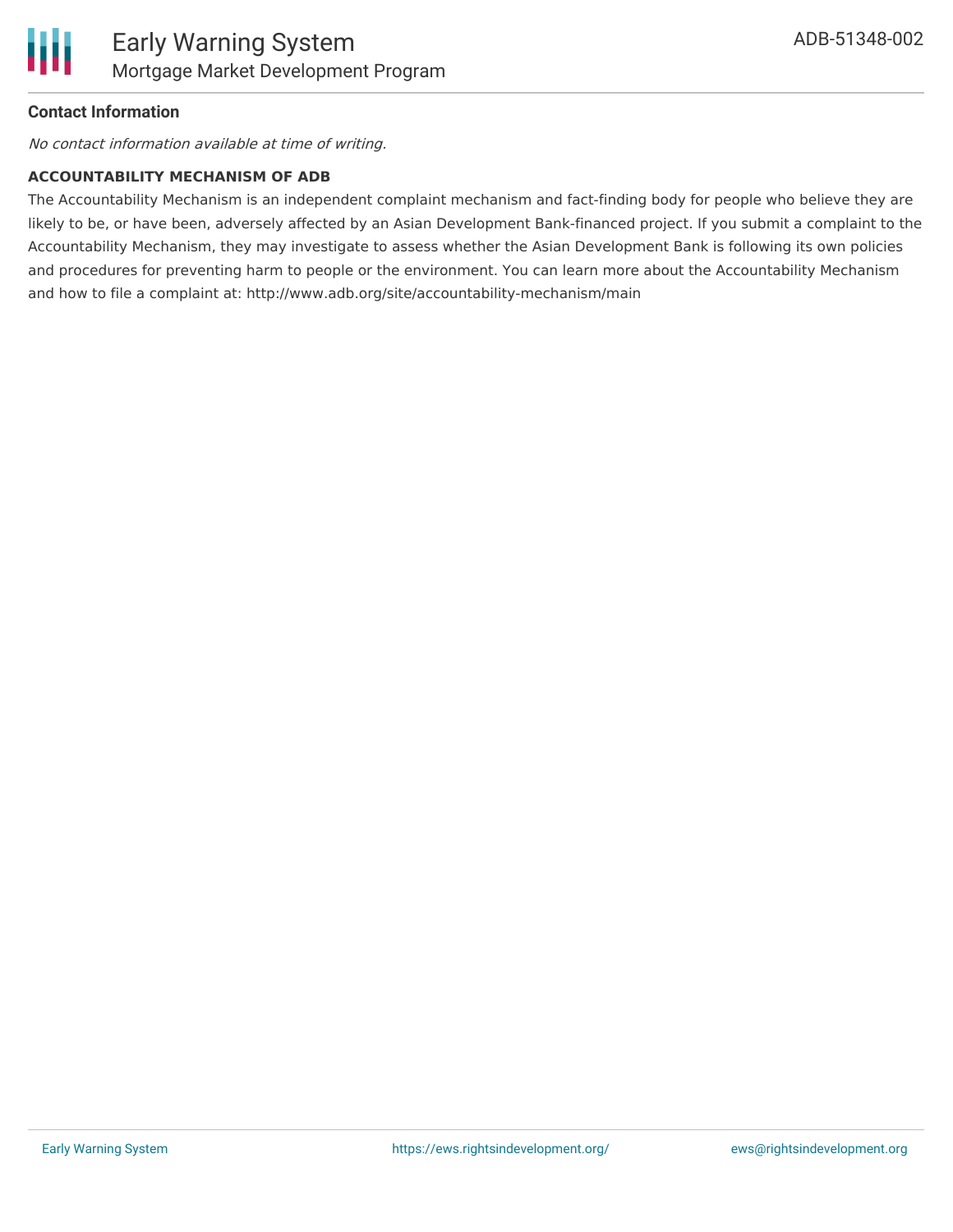

#### **Bank Documents**

• Project [Disclosure](https://ewsdata.rightsindevelopment.org/files/documents/02/ADB-51348-002.pdf) PDF [\[Original](https://www.adb.org/printpdf/projects/51348-002/main) Source]